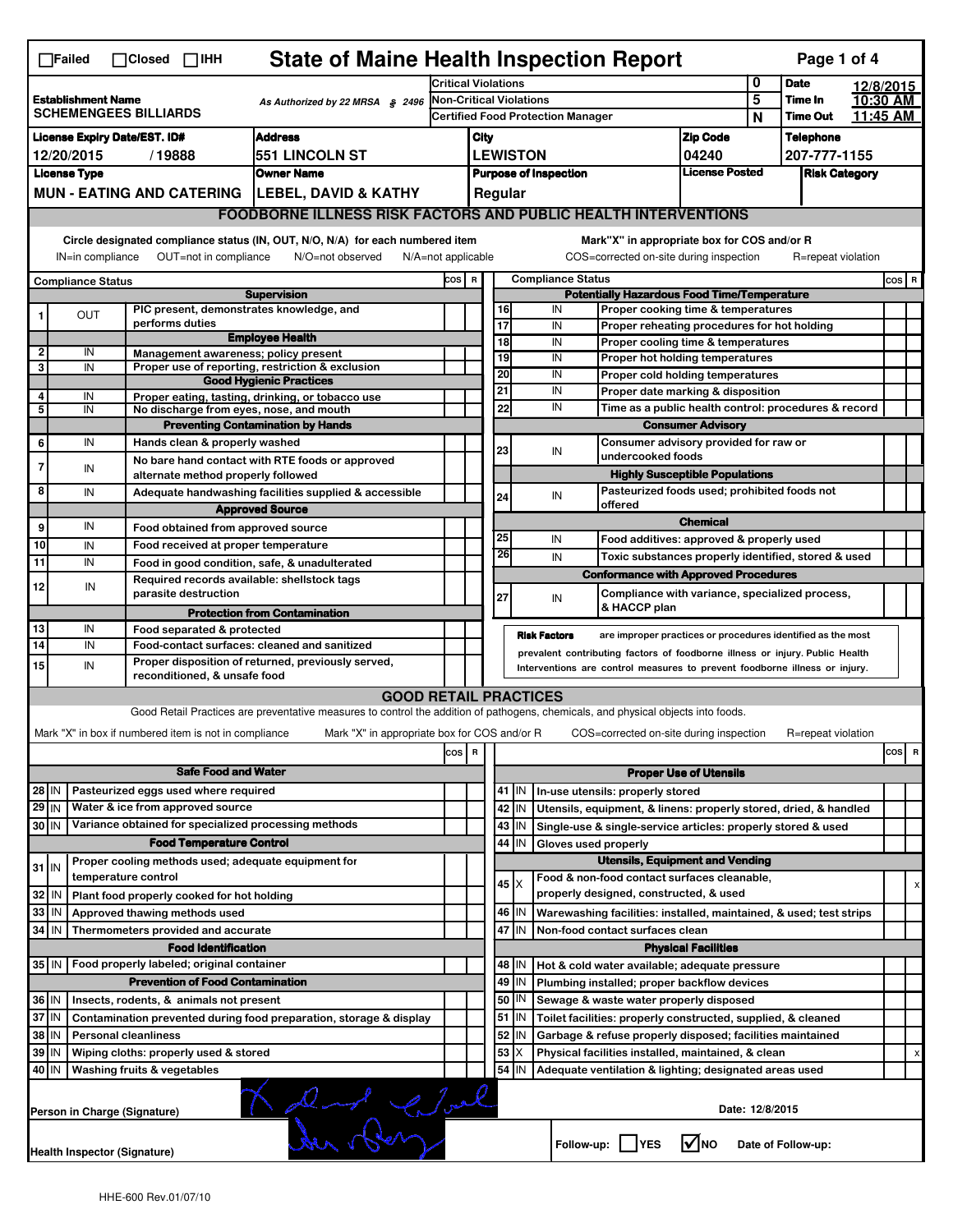| <b>State of Maine Health Inspection Report</b><br>Page 2 of 4 |                                         |                                 |                                 |              |                          |                                  |  |  |
|---------------------------------------------------------------|-----------------------------------------|---------------------------------|---------------------------------|--------------|--------------------------|----------------------------------|--|--|
| <b>Establishment Name</b>                                     |                                         | As Authorized by 22 MRSA § 2496 | 12/8/2015<br><b>Date</b>        |              |                          |                                  |  |  |
| <b>SCHEMENGEES BILLIARDS</b>                                  |                                         |                                 |                                 |              |                          |                                  |  |  |
| License Expiry Date/EST. ID#<br>12/20/2015<br>/19888          | <b>Address</b><br><b>551 LINCOLN ST</b> |                                 | City / State<br><b>LEWISTON</b> | /ME          | <b>Zip Code</b><br>04240 | <b>Telephone</b><br>207-777-1155 |  |  |
|                                                               |                                         |                                 | <b>Temperature Observations</b> |              |                          |                                  |  |  |
| Location                                                      | <b>Temperature</b>                      |                                 |                                 | <b>Notes</b> |                          |                                  |  |  |
| hot water                                                     | 110 plus                                |                                 |                                 |              |                          |                                  |  |  |
| cooler                                                        | 40                                      |                                 |                                 |              |                          |                                  |  |  |
| wash cycle                                                    | 150 plus                                |                                 |                                 |              |                          |                                  |  |  |
| sandwich bar                                                  | 40                                      |                                 |                                 |              |                          |                                  |  |  |
| rinse cycle`                                                  | 190 plus                                |                                 |                                 |              |                          |                                  |  |  |
| walk-in cooler                                                | 38                                      |                                 |                                 |              |                          |                                  |  |  |



**Date: 12/8/2015**

**Health Inspector (Signature)**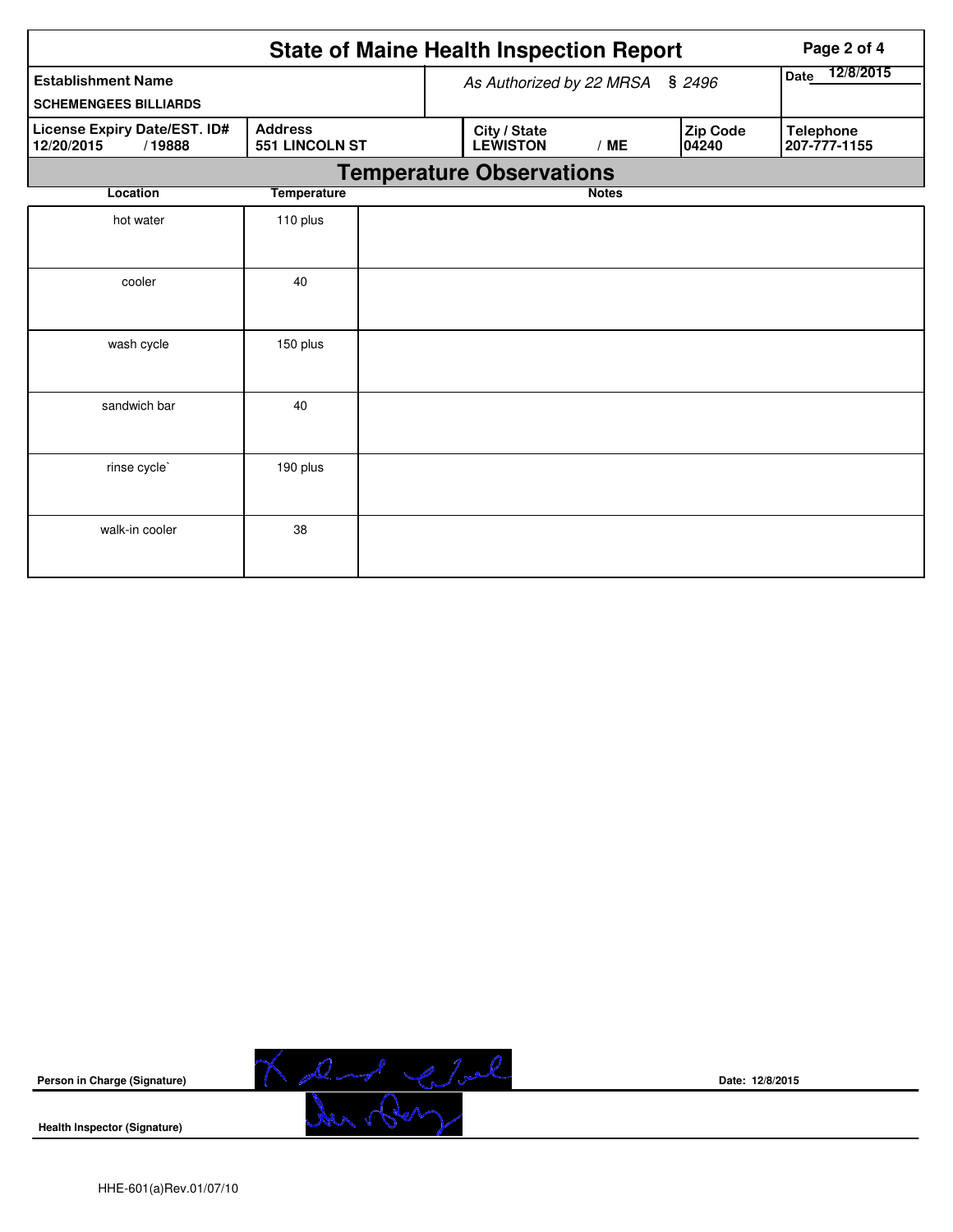|                                                                                                                                                    | Page 3 of 4                                                                                           |                                 |           |                          |  |  |  |
|----------------------------------------------------------------------------------------------------------------------------------------------------|-------------------------------------------------------------------------------------------------------|---------------------------------|-----------|--------------------------|--|--|--|
| <b>Establishment Name</b>                                                                                                                          | 12/8/2015<br>Date                                                                                     |                                 |           |                          |  |  |  |
| <b>SCHEMENGEES BILLIARDS</b>                                                                                                                       |                                                                                                       |                                 |           |                          |  |  |  |
| License Expiry Date/EST. ID#<br>12/20/2015<br>/19888                                                                                               | <b>Address</b><br><b>551 LINCOLN ST</b>                                                               | City / State<br><b>LEWISTON</b> | <b>ME</b> | <b>Zip Code</b><br>04240 |  |  |  |
|                                                                                                                                                    | <b>Observations and Corrective Actions</b>                                                            |                                 |           |                          |  |  |  |
| Violations cited in this report must be corrected within the time frames below, or as stated in sections<br>8-405.11 and 8-406.11 of the Food Code |                                                                                                       |                                 |           |                          |  |  |  |
| 1: 2-102.12: N: No Certified Food Protection Manager.                                                                                              |                                                                                                       |                                 |           |                          |  |  |  |
| <b>INSPECTOR NOTES: need cfpm</b>                                                                                                                  |                                                                                                       |                                 |           |                          |  |  |  |
|                                                                                                                                                    | 45: 4-204.12: N: Equipment openings, closures and deflectors are improperly designed and constructed. |                                 |           |                          |  |  |  |
| INSPECTOR NOTES: replace split door seals sandwich bars                                                                                            |                                                                                                       |                                 |           |                          |  |  |  |
| 45: 4-501.12: N: Cutting surfaces not easily cleanable.                                                                                            |                                                                                                       |                                 |           |                          |  |  |  |
| <b>INSPECTOR NOTES: re-surface cutting board</b>                                                                                                   |                                                                                                       |                                 |           |                          |  |  |  |
| 53: 6-201.11: N: Floors, walls, and ceilings are not smooth and easily cleanable.                                                                  |                                                                                                       |                                 |           |                          |  |  |  |
| INSPECTOR NOTES: re-surface flooring warewashing/storage area                                                                                      |                                                                                                       |                                 |           |                          |  |  |  |
| 53: 6-201.13.(A): N: Floor and wall junctures are not enclosed and sealed.                                                                         |                                                                                                       |                                 |           |                          |  |  |  |
| <b>INSPECTOR NOTES: install cove base where missing</b>                                                                                            |                                                                                                       |                                 |           |                          |  |  |  |



**Date: 12/8/2015**

**Health Inspector (Signature)**